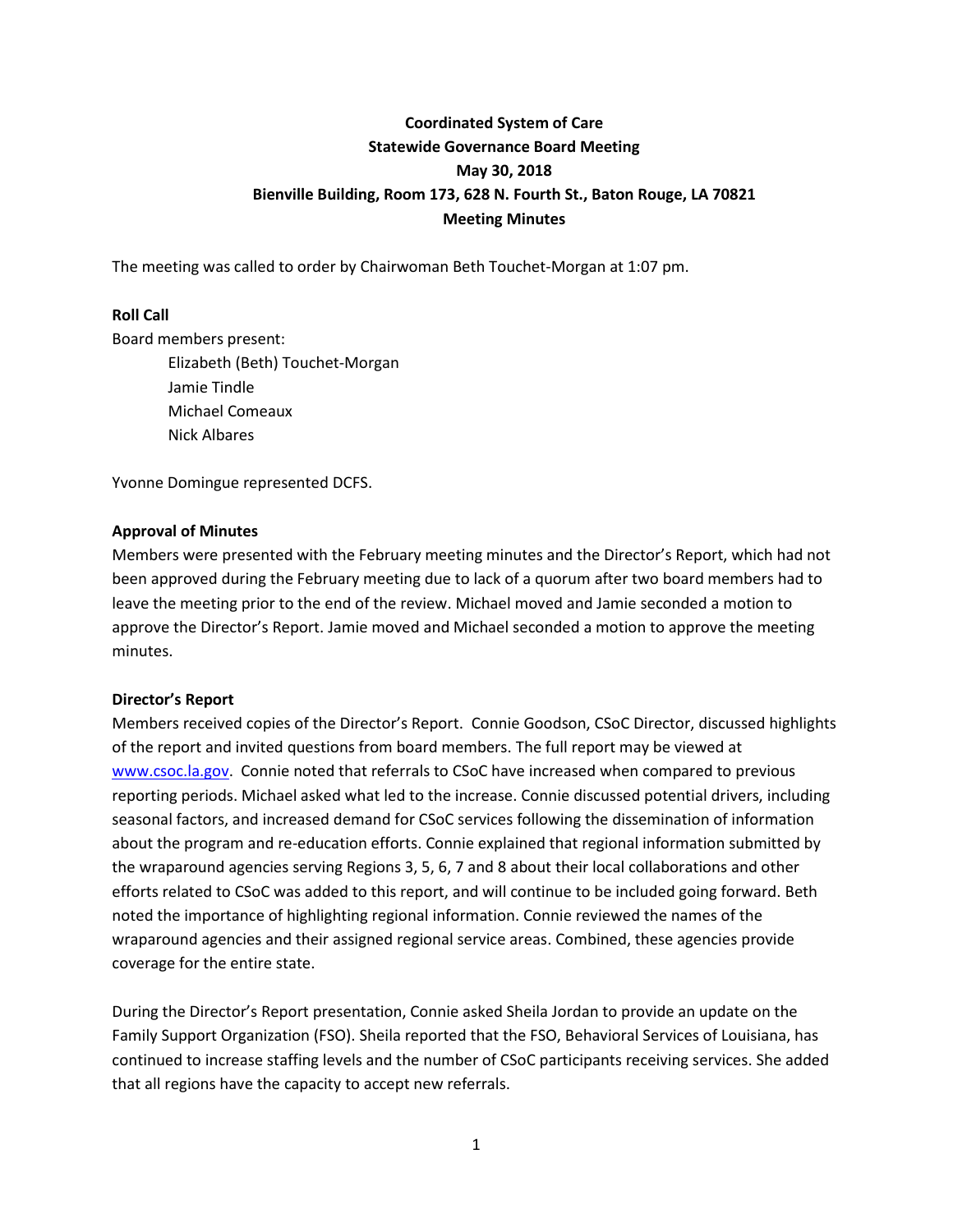Sheila also provided an update on the Statewide Coordinating Council (SCC). She reported that the work to build the Family and Youth Advisory Boards has not begun due to the new FSO focusing on staff recruitment, training, and deployment to serve youth and their families. Sheila will work with FSO leadership to develop a timeline for development of the boards. Beth noted the need to ensure that the boards are accessible to youth and families. Connie reported that the CSoC team spoke with the FSO about challenges that may limit families' ability to participate, and discussed some potential solutions, including establishing regional boards that are tailored to the region and having several boards within a region. Sheila discussed some approaches that were taken previously and helped increase parent attendance, including offering the option to call into meetings, reimbursement for mileage expenses, and evening meeting times. Jamie and Beth offered to have their respective agencies help with recruitment efforts. Beth noted that juvenile justice regional offices have videoconference capabilities, and also mentioned the importance of going to where parents are located and providing alternate meeting or communication methods.

#### **Committee Reports**

#### **Finance and Audit Committee**

Connie reported that the draft SFY 2018 CSoC MOU was signed by agency secretaries at the Office of Juvenile Justice (OJJ), the Louisiana Department of Education (LDOE), the Louisiana Department of Health (LDH), and the Department of Children and Family Services (DCFS). She mentioned that the MOU will be updated and then disseminated for review. The Finance and Audit Committee only meets on an 'as needed basis' and did not meet this quarter.

#### **Quality Assurance Committee Report**

Sheila Jordan reported that the Quality Assurance Committee (QAC) met on May 21, 2018 and reviewed the CSoC Data Dashboard. This dashboard includes: data on the reduction of out of home placements, improved outcomes, increased utilization of home and community based services, etc. Connie shared these outcomes in the Director's report. The wraparound fidelity study results were also discussed during the QAC meeting. Beth noted the importance of continuing to review the same types of information, but also adding new components as well.

Following the review of the report, Beth reminded everyone that the report would be posted online after it is approved. Michael moved to accept the Director's Report and Jamie seconded. The motion was approved.

#### **New Business**

Wendy Bowlin, Quality and Outcomes Director for Magellan Health, presented a report on the 2017 Wraparound Fidelity Evaluation Results. The data indicate that fidelity scores in Louisiana are higher than what is seen in the national comparison sample. In addition, results are improved from prior administrations of the Fidelity Evaluation study. The full presentation is available a[t www.csoc.la.gov.](http://www.csoc.la.gov/)